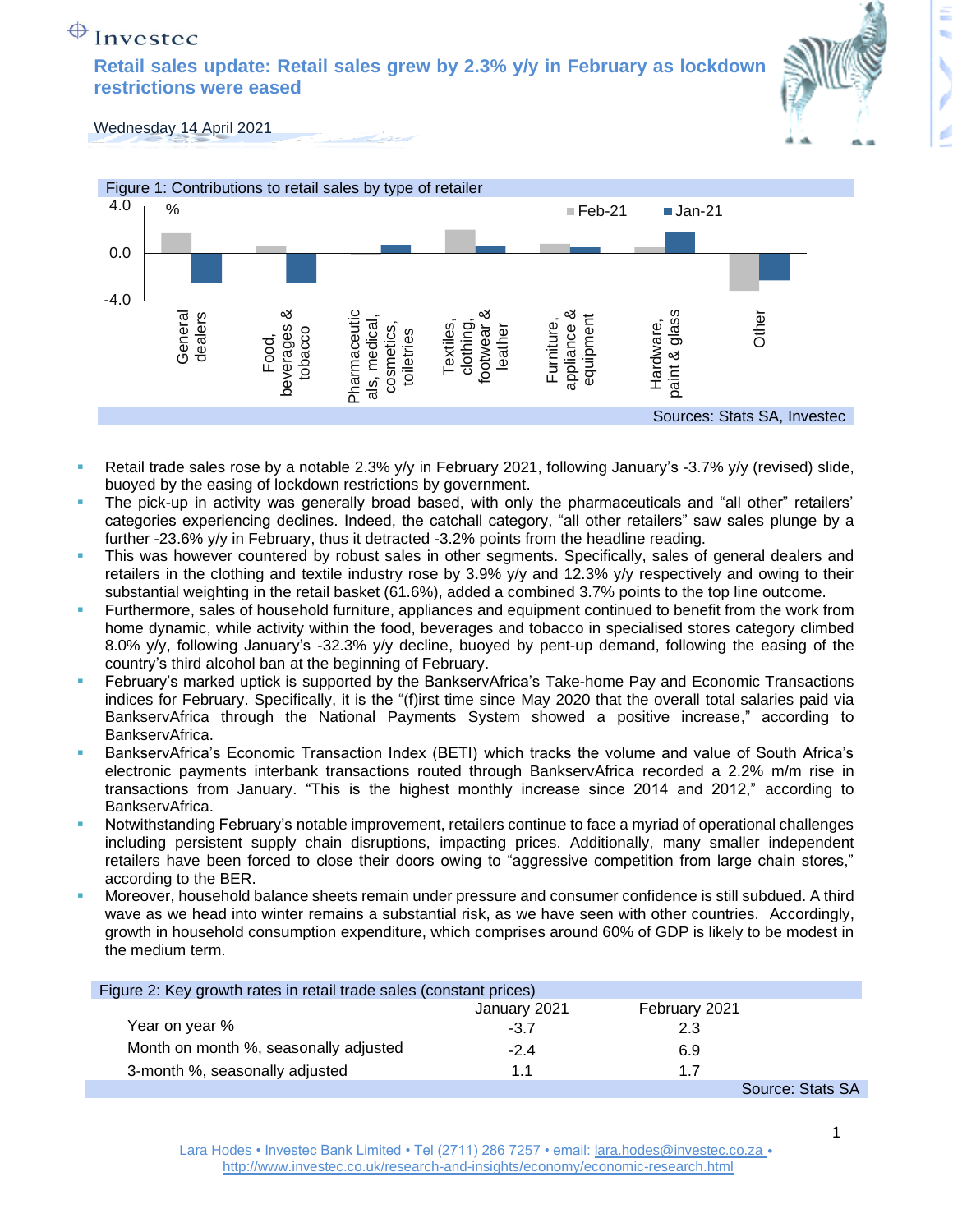## $\bigoplus$  Investec **Retail sales update: Retail sales grew by 2.3% y/y in February as lockdown restrictions were eased**



Wednesday 14 April 2021

Important Disclaimer – please read

For the purposes of this disclaimer, Investec shall include Investec Bank Limited, its ultimate holding company, a subsidiary (or a subsidiary of a subsidiary) of that entity, a holding company of that entity or any other subsidiary of that holding company, and any affiliated entity of any such entities. "Investec Affiliates" shall mean any directors, officers, representatives, employees, advisers or agents of any part of Investec.

The information and materials presented in this report are provided to you solely for general information and should not be considered as an offer or solicitation of an offer to sell, buy or subscribe to any securities or any derivative instrument or any other rights pertaining thereto.

The information in this report has been compiled from sources believed to be reliable, but neither Investec nor any Investec Affiliates accept liability for any loss arising from the use hereof or makes any representations as to its accuracy and completeness. Any opinions, forecasts or estimates herein constitute a judgement as at the date of this report. There can be no assurance that future results or events will be consistent with any such opinions, forecasts or estimates. Past performance should not be taken as an indication or guarantee of future performance, and no representation or warranty, express or implied is made regarding future performance. The information in this report and the report itself is subject to change without notice. This report as well as any other related documents or information may be incomplete, condensed and/or may not contain all material information concerning the subject of the report; its accuracy cannot be guaranteed. There is no obligation of any kind on Investec or any Investec Affiliates to update this report or any of the information, opinions, forecasts or estimates contained herein.

Investec (or its directors, officers or employees) may, to the extent permitted by law, own or have a position or interest in the financial instruments or services referred to herein, and may add to or dispose of any such position or may make a market or act as a principal in any transaction in such financial instruments. Investec (or its directors, officers or employees) may, to the extent permitted by law, act upon or use the information or opinions presented herein, or research or analysis on which they are based prior to the material being published. Investec may have issued other reports that are inconsistent with, and reach different conclusions from, the information presented in this report. Those reports reflect the different assumptions, views and analytical methods of the analysts who prepared them. The value of any securities or financial instruments mentioned in this report can fall as well as rise. Foreign currency denominated securities and financial instruments are subject to fluctuations in exchange rates that may have a positive or adverse effect on the value, price or income of such securities or financial instruments. Certain transactions, including those involving futures, options and other derivative instruments, can give rise to substantial risk and are not suitable for all investors.

This report does not contain advice, except as defined by the Corporations Act 2001 (Australia). Specifically, it does not take into account the objectives, financial situation or needs of any particular person. Investors should not do anything or forebear to do anything on the basis of this report. Before entering into any arrangement or transaction, investors must consider whether it is appropriate to do so based on their personal objectives, financial situation and needs and seek financial advice where needed.

No representation or warranty, express or implied, is or will be made in relation to, and no responsibility or liability is or will be accepted by Investec or any Investec Affiliates as to, or in relation to, the accuracy, reliability, or completeness of the contents of this report and each entity within Investec (for itself and on behalf of all Investec Affiliates) hereby expressly disclaims any and all responsibility or liability for the accuracy, reliability and completeness of such information or this research report generally.

The securities or financial instruments described herein may not have been registered under the US Securities Act of 1933, and may not be offered or sold in the United States of America or to US persons unless they have been registered under such Act, or except in compliance with an exemption from the registration requirements of such Act. US entities that are interested in trading securities listed in this report should contact a US registered broker dealer.

For readers of this report in South Africa: this report is produced by Investec Bank Limited, an authorised financial services provider and a member of the JSE Limited.

For readers of this report in United Kingdom and Europe: this report is produced by Investec Bank Plc ("IBP") and was prepared by the analyst named in this report. IBP is authorised by the Prudential Regulation Authority and regulated by the Financial Conduct Authority and the Prudential Regulation Authority and is a member of the London Stock Exchange. This report is not intended for retail clients and may only be issued to professional clients and eligible counterparties, and investment professionals as described in S19 of the Financial Services and Markets Act 2000 (Financial Promotions) Order 2005.

For readers of this report in Ireland: this report is produced by Investec Bank plc (Irish Branch) and was prepared by the analyst named in this report. Investec Bank plc (Irish Branch) is authorised by the Prudential Regulation Authority in the United Kingdom and is regulated by the Central Bank of Ireland for conduct of business rules.

For readers of this report in Australia: this report is issued by Investec Australia Limited, holder of Australian Financial Services License No. 342737 only to 'Wholesale Clients' as defined by S761G of the Corporations Act 2001.